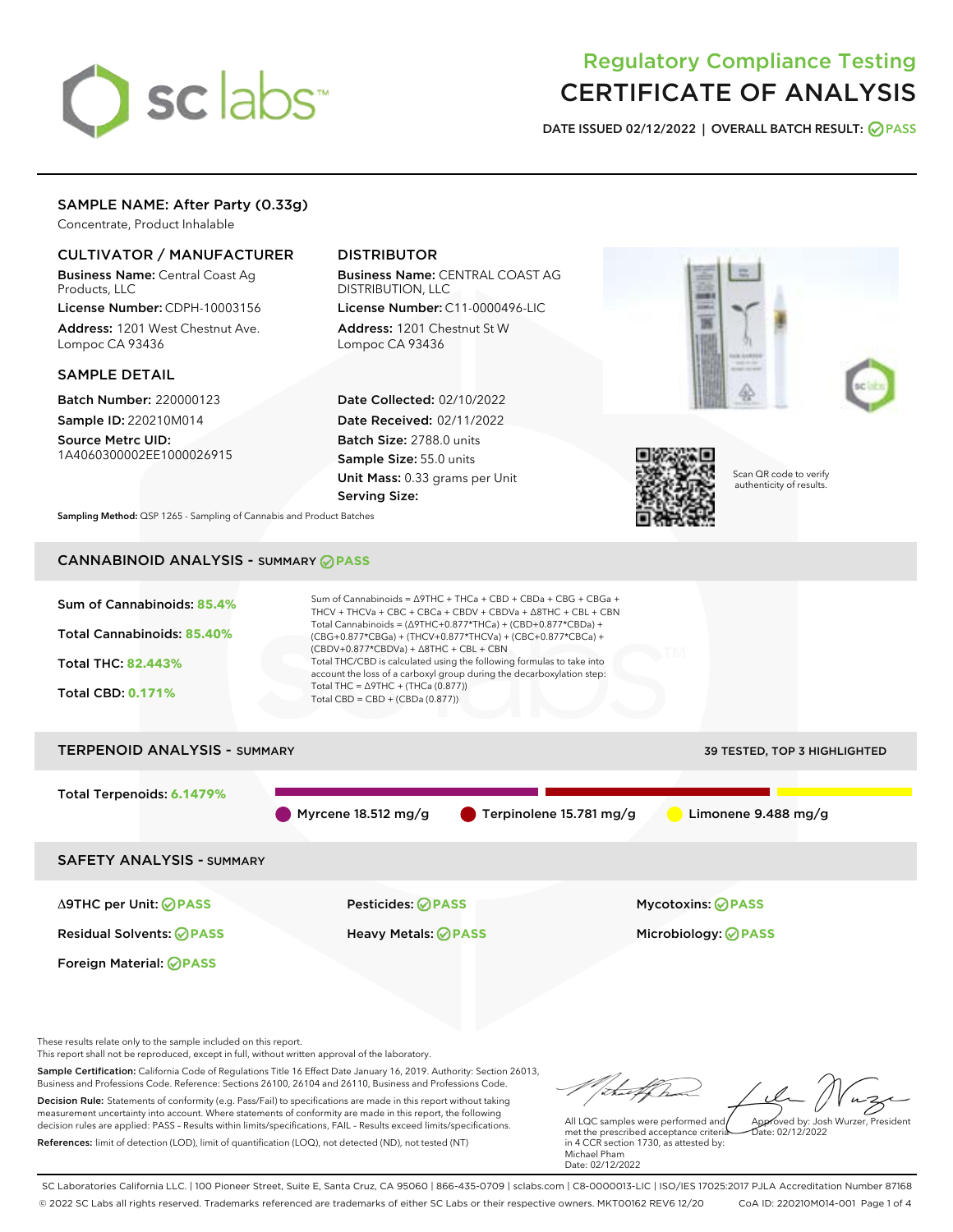



AFTER PARTY (0.33G) | DATE ISSUED 02/12/2022 | OVERALL BATCH RESULT: @ PASS

#### CANNABINOID TEST RESULTS - 02/11/2022 2 PASS

Tested by high-performance liquid chromatography with diode-array detection (HPLC-DAD). **Method:** QSP 1157 - Analysis of Cannabinoids by HPLC-DAD

#### TOTAL CANNABINOIDS: **85.40%**

Total Cannabinoids (Total THC) + (Total CBD) + (Total CBG) + (Total THCV) + (Total CBC) + (Total CBDV) + ∆8THC + CBL + CBN

TOTAL THC: **82.443%** Total THC (∆9THC+0.877\*THCa)

TOTAL CBD: **0.171%**

Total CBD (CBD+0.877\*CBDa)

TOTAL CBG: 1.802% Total CBG (CBG+0.877\*CBGa)

TOTAL THCV: 0.49% Total THCV (THCV+0.877\*THCVa)

TOTAL CBC: ND Total CBC (CBC+0.877\*CBCa)

TOTAL CBDV: ND Total CBDV (CBDV+0.877\*CBDVa)

| <b>COMPOUND</b>  | LOD/LOQ<br>(mg/g)          | <b>MEASUREMENT</b><br><b>UNCERTAINTY</b><br>(mg/g) | <b>RESULT</b><br>(mg/g) | <b>RESULT</b><br>(%) |
|------------------|----------------------------|----------------------------------------------------|-------------------------|----------------------|
| <b>A9THC</b>     | 0.06/0.26                  | ±28.360                                            | 824.43                  | 82.443               |
| <b>CBG</b>       | 0.06/0.19                  | ±0.710                                             | 18.02                   | 1.802                |
| <b>THCV</b>      | 0.1 / 0.2                  | ±0.24                                              | 4.9                     | 0.49                 |
| <b>CBN</b>       | 0.1/0.3                    | ±0.22                                              | 3.3                     | 0.33                 |
| <b>CBD</b>       | 0.07/0.29                  | ±0.079                                             | 1.71                    | 0.171                |
| $\triangle$ 8THC | 0.1/0.4                    | ±0.13                                              | 1.6                     | 0.16                 |
| <b>THCa</b>      | 0.05/0.14                  | N/A                                                | <b>ND</b>               | <b>ND</b>            |
| <b>THCVa</b>     | 0.07/0.20                  | N/A                                                | <b>ND</b>               | <b>ND</b>            |
| <b>CBDa</b>      | 0.02/0.19                  | N/A                                                | <b>ND</b>               | <b>ND</b>            |
| <b>CBDV</b>      | 0.04/0.15                  | N/A                                                | <b>ND</b>               | <b>ND</b>            |
| <b>CBDVa</b>     | 0.03/0.53                  | N/A                                                | <b>ND</b>               | <b>ND</b>            |
| <b>CBGa</b>      | 0.1/0.2                    | N/A                                                | <b>ND</b>               | <b>ND</b>            |
| <b>CBL</b>       | 0.06 / 0.24                | N/A                                                | <b>ND</b>               | <b>ND</b>            |
| <b>CBC</b>       | 0.2 / 0.5                  | N/A                                                | <b>ND</b>               | <b>ND</b>            |
| <b>CBCa</b>      | 0.07/0.28                  | N/A                                                | <b>ND</b>               | <b>ND</b>            |
|                  | <b>SUM OF CANNABINOIDS</b> |                                                    | 854.0 mg/g              | 85.4%                |

#### **UNIT MASS: 0.33 grams per Unit**

| ∆9THC per Unit                         | 1100 per-package limit | 272.06 mg/unit | <b>PASS</b> |
|----------------------------------------|------------------------|----------------|-------------|
| <b>Total THC per Unit</b>              |                        | 272.06 mg/unit |             |
| <b>CBD per Unit</b>                    |                        | $0.56$ mg/unit |             |
| <b>Total CBD per Unit</b>              |                        | $0.56$ mg/unit |             |
| <b>Sum of Cannabinoids</b><br>per Unit |                        | 281.8 mg/unit  |             |
| <b>Total Cannabinoids</b><br>per Unit  |                        | 281.8 mg/unit  |             |

| <b>COMPOUND</b>         | LOD/LOQ<br>(mg/g) | ASUREIVI<br><b>UNCERTAINTY</b><br>(mg/g) | <b>RESULT</b><br>(mg/g)                         | <b>RESULT</b><br>$(\%)$ |
|-------------------------|-------------------|------------------------------------------|-------------------------------------------------|-------------------------|
| <b>Myrcene</b>          | 0.008 / 0.025     | ±0.2388                                  | 18.512                                          | 1.8512                  |
| Terpinolene             | 0.008 / 0.026     | ±0.3235                                  | 15.781                                          | 1.5781                  |
| Limonene                | 0.005 / 0.016     | ±0.1357                                  | 9.488                                           | 0.9488                  |
| $\beta$ Caryophyllene   | 0.004 / 0.012     | ±0.1769                                  | 4.968                                           | 0.4968                  |
| $\beta$ Pinene          | 0.004 / 0.014     | ±0.0332                                  | 2.885                                           | 0.2885                  |
| $\alpha$ Pinene         | 0.005 / 0.017     | ±0.0228                                  | 2.649                                           | 0.2649                  |
| $\alpha$ Humulene       | 0.009 / 0.029     | ±0.0446                                  | 1.388                                           | 0.1388                  |
| Linalool                | 0.009 / 0.032     | ±0.0380                                  | 0.999                                           | 0.0999                  |
| Ocimene                 | 0.011 / 0.038     | ±0.0209                                  | 0.652                                           | 0.0652                  |
| $\alpha$ Phellandrene   | 0.006 / 0.020     | ±0.0083                                  | 0.612                                           | 0.0612                  |
| trans-ß-Farnesene       | 0.008 / 0.025     | ±0.0189                                  | 0.532                                           | 0.0532                  |
| 3 Carene                | 0.005 / 0.018     | ±0.0074                                  | 0.519                                           | 0.0519                  |
| Fenchol                 | 0.010 / 0.034     | ±0.0176                                  | 0.454                                           | 0.0454                  |
| $\alpha$ Terpinene      | 0.005 / 0.017     | ±0.0067                                  | 0.452                                           | 0.0452                  |
| Terpineol               | 0.016 / 0.055     | ±0.0249                                  | 0.406                                           | 0.0406                  |
| $\gamma$ Terpinene      | 0.006 / 0.018     | ±0.0056                                  | 0.323                                           | 0.0323                  |
| Camphene                | 0.005 / 0.015     | ±0.0022                                  | 0.192                                           | 0.0192                  |
| Nerolidol               | 0.009 / 0.028     | ±0.0103                                  | 0.164                                           | 0.0164                  |
| Guaiol                  | 0.009 / 0.030     | ±0.0043                                  | 0.092                                           | 0.0092                  |
| Borneol                 | 0.005 / 0.016     | ±0.0037                                  | 0.087                                           | 0.0087                  |
| Fenchone                | 0.009 / 0.028     | ±0.0021                                  | 0.071                                           | 0.0071                  |
| $\alpha$ Bisabolol      | 0.008 / 0.026     | ±0.0033                                  | 0.062                                           | 0.0062                  |
| Sabinene                | 0.004 / 0.014     | ±0.0006                                  | 0.053                                           | 0.0053                  |
| Valencene               | 0.009 / 0.030     | ±0.0033                                  | 0.048                                           | 0.0048                  |
| p-Cymene                | 0.005 / 0.016     | ±0.0011                                  | 0.041                                           | 0.0041                  |
| Sabinene Hydrate        | 0.006 / 0.022     | ±0.0012                                  | 0.031                                           | 0.0031                  |
| Citronellol             | 0.003 / 0.010     | ±0.0009                                  | 0.018                                           | 0.0018                  |
| Caryophyllene<br>Oxide  | 0.010 / 0.033     | N/A                                      | <loq< th=""><th><loq< th=""></loq<></th></loq<> | <loq< th=""></loq<>     |
| Eucalyptol              | 0.006 / 0.018     | N/A                                      | <b>ND</b>                                       | <b>ND</b>               |
| (-)-Isopulegol          | 0.005 / 0.016     | N/A                                      | <b>ND</b>                                       | <b>ND</b>               |
| Camphor                 | 0.006 / 0.019     | N/A                                      | ND                                              | ND                      |
| Isoborneol              | 0.004 / 0.012     | N/A                                      | ND                                              | ND                      |
| Menthol                 | 0.008 / 0.025     | N/A                                      | <b>ND</b>                                       | ND                      |
| Nerol                   | 0.003 / 0.011     | N/A                                      | ND                                              | ND                      |
| R-(+)-Pulegone          | 0.003 / 0.011     | N/A                                      | ND                                              | ND                      |
| Geraniol                | 0.002 / 0.007     | N/A                                      | ND                                              | ND                      |
| <b>Geranyl Acetate</b>  | 0.004 / 0.014     | N/A                                      | ND                                              | ND                      |
| $\alpha$ Cedrene        | 0.005 / 0.016     | N/A                                      | ND                                              | ND                      |
| Cedrol                  | 0.008 / 0.027     | N/A                                      | ND                                              | ND                      |
| <b>TOTAL TERPENOIDS</b> |                   |                                          | 61.479 mg/g                                     | 6.1479%                 |

SC Laboratories California LLC. | 100 Pioneer Street, Suite E, Santa Cruz, CA 95060 | 866-435-0709 | sclabs.com | C8-0000013-LIC | ISO/IES 17025:2017 PJLA Accreditation Number 87168 © 2022 SC Labs all rights reserved. Trademarks referenced are trademarks of either SC Labs or their respective owners. MKT00162 REV6 12/20 CoA ID: 220210M014-001 Page 2 of 4

#### TERPENOID TEST RESULTS - 02/12/2022

Terpene analysis utilizing gas chromatography-flame ionization detection (GC-FID). **Method:** QSP 1192 - Analysis of Terpenoids by GC-FID

MEACUREMENT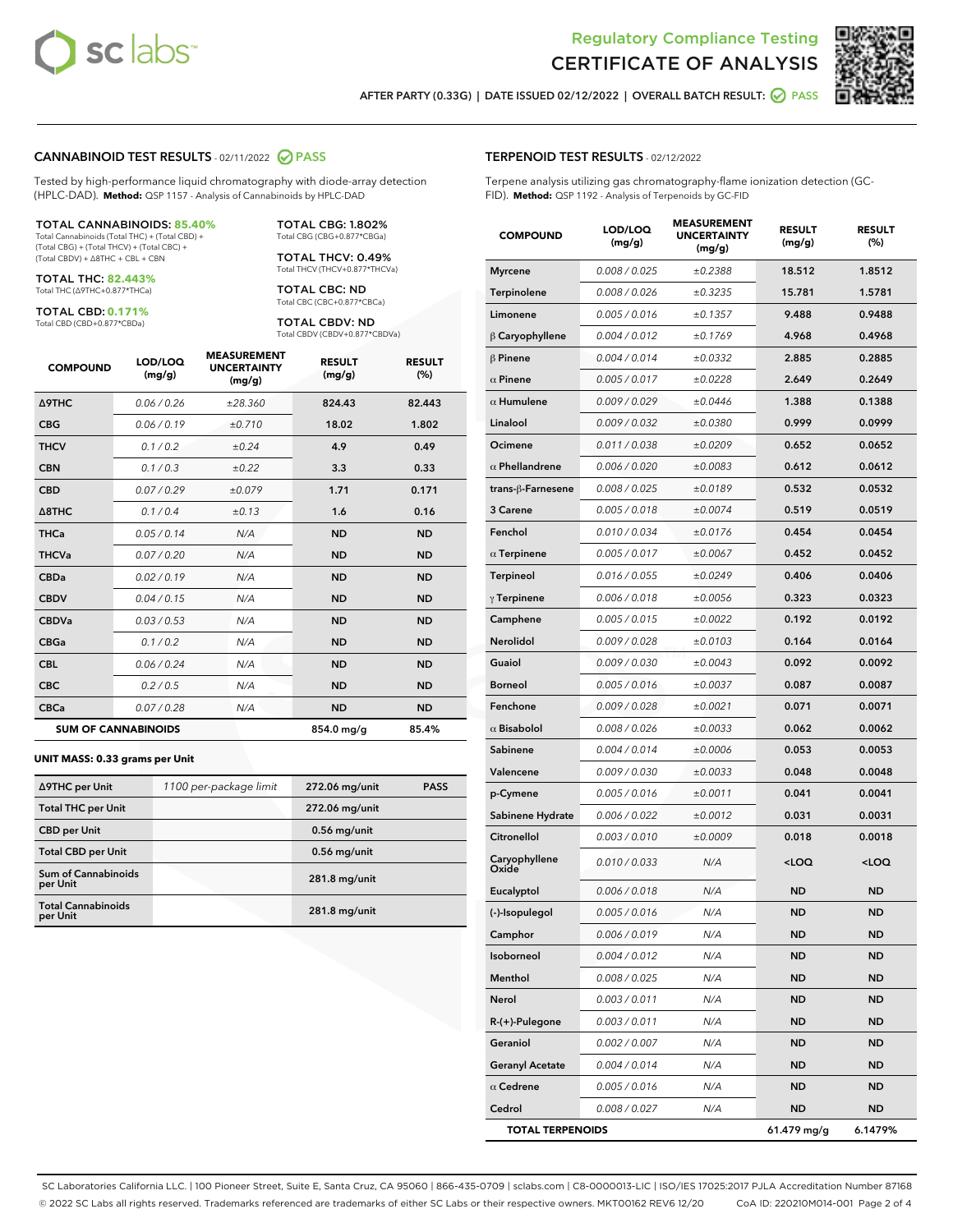



AFTER PARTY (0.33G) | DATE ISSUED 02/12/2022 | OVERALL BATCH RESULT: 2 PASS

### CATEGORY 1 PESTICIDE TEST RESULTS - 02/11/2022 2 PASS

Pesticide and plant growth regulator analysis utilizing high-performance liquid chromatography-mass spectrometry (HPLC-MS) or gas chromatography-mass spectrometry (GC-MS). \*GC-MS utilized where indicated. **Method:** QSP 1212 - Analysis of Pesticides and Mycotoxins by LC-MS or QSP 1213 - Analysis of Pesticides by GC-MS

| <b>COMPOUND</b>             | LOD/LOQ<br>$(\mu g/g)$ | <b>ACTION</b><br><b>LIMIT</b><br>$(\mu g/g)$ | <b>MEASUREMENT</b><br><b>UNCERTAINTY</b><br>$(\mu g/g)$ | <b>RESULT</b><br>$(\mu g/g)$ | <b>RESULT</b> |
|-----------------------------|------------------------|----------------------------------------------|---------------------------------------------------------|------------------------------|---------------|
| Aldicarb                    | 0.03 / 0.08            | $\geq$ LOD                                   | N/A                                                     | <b>ND</b>                    | <b>PASS</b>   |
| Carbofuran                  | 0.02/0.05              | $>$ LOD                                      | N/A                                                     | <b>ND</b>                    | <b>PASS</b>   |
| Chlordane*                  | 0.03 / 0.08            | $\ge$ LOD                                    | N/A                                                     | <b>ND</b>                    | <b>PASS</b>   |
| Chlorfenapyr*               | 0.03/0.10              | $>$ LOD                                      | N/A                                                     | <b>ND</b>                    | <b>PASS</b>   |
| Chlorpyrifos                | 0.02 / 0.06            | $\ge$ LOD                                    | N/A                                                     | <b>ND</b>                    | <b>PASS</b>   |
| Coumaphos                   | 0.02 / 0.07            | $\ge$ LOD                                    | N/A                                                     | <b>ND</b>                    | <b>PASS</b>   |
| Daminozide                  | 0.02 / 0.07            | $\ge$ LOD                                    | N/A                                                     | <b>ND</b>                    | <b>PASS</b>   |
| <b>DDVP</b><br>(Dichlorvos) | 0.03/0.09              | $\ge$ LOD                                    | N/A                                                     | <b>ND</b>                    | <b>PASS</b>   |
| Dimethoate                  | 0.03/0.08              | $>$ LOD                                      | N/A                                                     | <b>ND</b>                    | <b>PASS</b>   |
| Ethoprop(hos)               | 0.03/0.10              | $\ge$ LOD                                    | N/A                                                     | <b>ND</b>                    | <b>PASS</b>   |
| Etofenprox                  | 0.02 / 0.06            | $\ge$ LOD                                    | N/A                                                     | <b>ND</b>                    | <b>PASS</b>   |
| Fenoxycarb                  | 0.03/0.08              | $\ge$ LOD                                    | N/A                                                     | <b>ND</b>                    | <b>PASS</b>   |
| Fipronil                    | 0.03/0.08              | $>$ LOD                                      | N/A                                                     | <b>ND</b>                    | <b>PASS</b>   |
| Imazalil                    | 0.02 / 0.06            | $\ge$ LOD                                    | N/A                                                     | <b>ND</b>                    | <b>PASS</b>   |
| <b>Methiocarb</b>           | 0.02 / 0.07            | $\ge$ LOD                                    | N/A                                                     | <b>ND</b>                    | <b>PASS</b>   |
| Methyl<br>parathion         | 0.03/0.10              | $\ge$ LOD                                    | N/A                                                     | <b>ND</b>                    | <b>PASS</b>   |
| <b>Mevinphos</b>            | 0.03/0.09              | $>$ LOD                                      | N/A                                                     | <b>ND</b>                    | <b>PASS</b>   |
| Paclobutrazol               | 0.02 / 0.05            | $\ge$ LOD                                    | N/A                                                     | <b>ND</b>                    | <b>PASS</b>   |
| Propoxur                    | 0.03/0.09              | $\ge$ LOD                                    | N/A                                                     | <b>ND</b>                    | <b>PASS</b>   |
| Spiroxamine                 | 0.03 / 0.08            | $\ge$ LOD                                    | N/A                                                     | <b>ND</b>                    | <b>PASS</b>   |
| Thiacloprid                 | 0.03/0.10              | $\ge$ LOD                                    | N/A                                                     | <b>ND</b>                    | <b>PASS</b>   |

#### CATEGORY 2 PESTICIDE TEST RESULTS - 02/11/2022 2 PASS

| <b>COMPOUND</b>          | LOD/LOQ<br>$(\mu g/g)$ | <b>ACTION</b><br><b>LIMIT</b><br>$(\mu g/g)$ | <b>MEASUREMENT</b><br><b>UNCERTAINTY</b><br>$(\mu g/g)$ | <b>RESULT</b><br>$(\mu g/g)$ | <b>RESULT</b> |
|--------------------------|------------------------|----------------------------------------------|---------------------------------------------------------|------------------------------|---------------|
| Abamectin                | 0.03/0.10              | 0.1                                          | N/A                                                     | <b>ND</b>                    | <b>PASS</b>   |
| Acephate                 | 0.02/0.07              | 0.1                                          | N/A                                                     | <b>ND</b>                    | <b>PASS</b>   |
| Acequinocyl              | 0.02/0.07              | 0.1                                          | N/A                                                     | <b>ND</b>                    | <b>PASS</b>   |
| Acetamiprid              | 0.02/0.05              | 0.1                                          | N/A                                                     | <b>ND</b>                    | <b>PASS</b>   |
| Azoxystrobin             | 0.02/0.07              | 0.1                                          | N/A                                                     | <b>ND</b>                    | <b>PASS</b>   |
| <b>Bifenazate</b>        | 0.01/0.04              | 0.1                                          | N/A                                                     | <b>ND</b>                    | <b>PASS</b>   |
| <b>Bifenthrin</b>        | 0.02/0.05              | 3                                            | N/A                                                     | <b>ND</b>                    | <b>PASS</b>   |
| <b>Boscalid</b>          | 0.03/0.09              | 0.1                                          | N/A                                                     | <b>ND</b>                    | <b>PASS</b>   |
| Captan                   | 0.19/0.57              | 0.7                                          | N/A                                                     | <b>ND</b>                    | <b>PASS</b>   |
| Carbaryl                 | 0.02/0.06              | 0.5                                          | N/A                                                     | <b>ND</b>                    | <b>PASS</b>   |
| Chlorantranilip-<br>role | 0.04/0.12              | 10                                           | N/A                                                     | <b>ND</b>                    | <b>PASS</b>   |
| Clofentezine             | 0.03/0.09              | 0.1                                          | N/A                                                     | <b>ND</b>                    | <b>PASS</b>   |

#### CATEGORY 2 PESTICIDE TEST RESULTS - 02/11/2022 continued

| <b>COMPOUND</b>               | LOD/LOQ<br>(µg/g) | <b>ACTION</b><br>LIMIT<br>$(\mu g/g)$ | <b>MEASUREMENT</b><br><b>UNCERTAINTY</b><br>$(\mu g/g)$ | <b>RESULT</b><br>(µg/g) | <b>RESULT</b> |
|-------------------------------|-------------------|---------------------------------------|---------------------------------------------------------|-------------------------|---------------|
| Cyfluthrin                    | 0.12 / 0.38       | $\overline{\mathcal{L}}$              | N/A                                                     | <b>ND</b>               | <b>PASS</b>   |
| Cypermethrin                  | 0.11 / 0.32       | 1                                     | N/A                                                     | <b>ND</b>               | <b>PASS</b>   |
| Diazinon                      | 0.02 / 0.05       | 0.1                                   | N/A                                                     | <b>ND</b>               | <b>PASS</b>   |
| Dimethomorph                  | 0.03 / 0.09       | $\overline{2}$                        | N/A                                                     | <b>ND</b>               | <b>PASS</b>   |
| Etoxazole                     | 0.02 / 0.06       | 0.1                                   | N/A                                                     | <b>ND</b>               | <b>PASS</b>   |
| Fenhexamid                    | 0.03 / 0.09       | 0.1                                   | N/A                                                     | <b>ND</b>               | <b>PASS</b>   |
| Fenpyroximate                 | 0.02 / 0.06       | 0.1                                   | N/A                                                     | <b>ND</b>               | <b>PASS</b>   |
| Flonicamid                    | 0.03 / 0.10       | 0.1                                   | N/A                                                     | <b>ND</b>               | <b>PASS</b>   |
| Fludioxonil                   | 0.03 / 0.10       | 0.1                                   | N/A                                                     | <b>ND</b>               | <b>PASS</b>   |
| Hexythiazox                   | 0.02 / 0.07       | 0.1                                   | N/A                                                     | <b>ND</b>               | <b>PASS</b>   |
| Imidacloprid                  | 0.04 / 0.11       | 5                                     | N/A                                                     | <b>ND</b>               | <b>PASS</b>   |
| Kresoxim-methyl               | 0.02 / 0.07       | 0.1                                   | N/A                                                     | <b>ND</b>               | <b>PASS</b>   |
| <b>Malathion</b>              | 0.03 / 0.09       | 0.5                                   | N/A                                                     | <b>ND</b>               | <b>PASS</b>   |
| Metalaxyl                     | 0.02 / 0.07       | $\overline{2}$                        | N/A                                                     | <b>ND</b>               | <b>PASS</b>   |
| Methomyl                      | 0.03 / 0.10       | $\mathbf{1}$                          | N/A                                                     | <b>ND</b>               | <b>PASS</b>   |
| Myclobutanil                  | 0.03 / 0.09       | 0.1                                   | N/A                                                     | <b>ND</b>               | <b>PASS</b>   |
| <b>Naled</b>                  | 0.02 / 0.07       | 0.1                                   | N/A                                                     | ND                      | <b>PASS</b>   |
| Oxamyl                        | 0.04 / 0.11       | 0.5                                   | N/A                                                     | ND                      | <b>PASS</b>   |
| Pentachloronitro-<br>benzene* | 0.03 / 0.09       | 0.1                                   | N/A                                                     | ND                      | <b>PASS</b>   |
| Permethrin                    | 0.04/0.12         | 0.5                                   | N/A                                                     | ND                      | <b>PASS</b>   |
| Phosmet                       | 0.03 / 0.10       | 0.1                                   | N/A                                                     | <b>ND</b>               | <b>PASS</b>   |
| Piperonylbu-<br>toxide        | 0.02 / 0.07       | 3                                     | N/A                                                     | <b>ND</b>               | <b>PASS</b>   |
| Prallethrin                   | 0.03 / 0.08       | 0.1                                   | N/A                                                     | ND                      | <b>PASS</b>   |
| Propiconazole                 | 0.02 / 0.07       | 0.1                                   | N/A                                                     | <b>ND</b>               | <b>PASS</b>   |
| Pyrethrins                    | 0.04 / 0.12       | 0.5                                   | N/A                                                     | <b>ND</b>               | <b>PASS</b>   |
| Pyridaben                     | 0.02 / 0.07       | 0.1                                   | N/A                                                     | ND                      | <b>PASS</b>   |
| Spinetoram                    | 0.02 / 0.07       | 0.1                                   | N/A                                                     | <b>ND</b>               | <b>PASS</b>   |
| Spinosad                      | 0.02 / 0.07       | 0.1                                   | N/A                                                     | <b>ND</b>               | <b>PASS</b>   |
| Spiromesifen                  | 0.02 / 0.05       | 0.1                                   | N/A                                                     | ND                      | <b>PASS</b>   |
| Spirotetramat                 | 0.02 / 0.06       | 0.1                                   | N/A                                                     | <b>ND</b>               | <b>PASS</b>   |
| Tebuconazole                  | 0.02 / 0.07       | 0.1                                   | N/A                                                     | <b>ND</b>               | <b>PASS</b>   |
| Thiamethoxam                  | 0.03 / 0.10       | 5                                     | N/A                                                     | ND                      | <b>PASS</b>   |
| Trifloxystrobin               | 0.03 / 0.08       | 0.1                                   | N/A                                                     | <b>ND</b>               | <b>PASS</b>   |

SC Laboratories California LLC. | 100 Pioneer Street, Suite E, Santa Cruz, CA 95060 | 866-435-0709 | sclabs.com | C8-0000013-LIC | ISO/IES 17025:2017 PJLA Accreditation Number 87168 © 2022 SC Labs all rights reserved. Trademarks referenced are trademarks of either SC Labs or their respective owners. MKT00162 REV6 12/20 CoA ID: 220210M014-001 Page 3 of 4